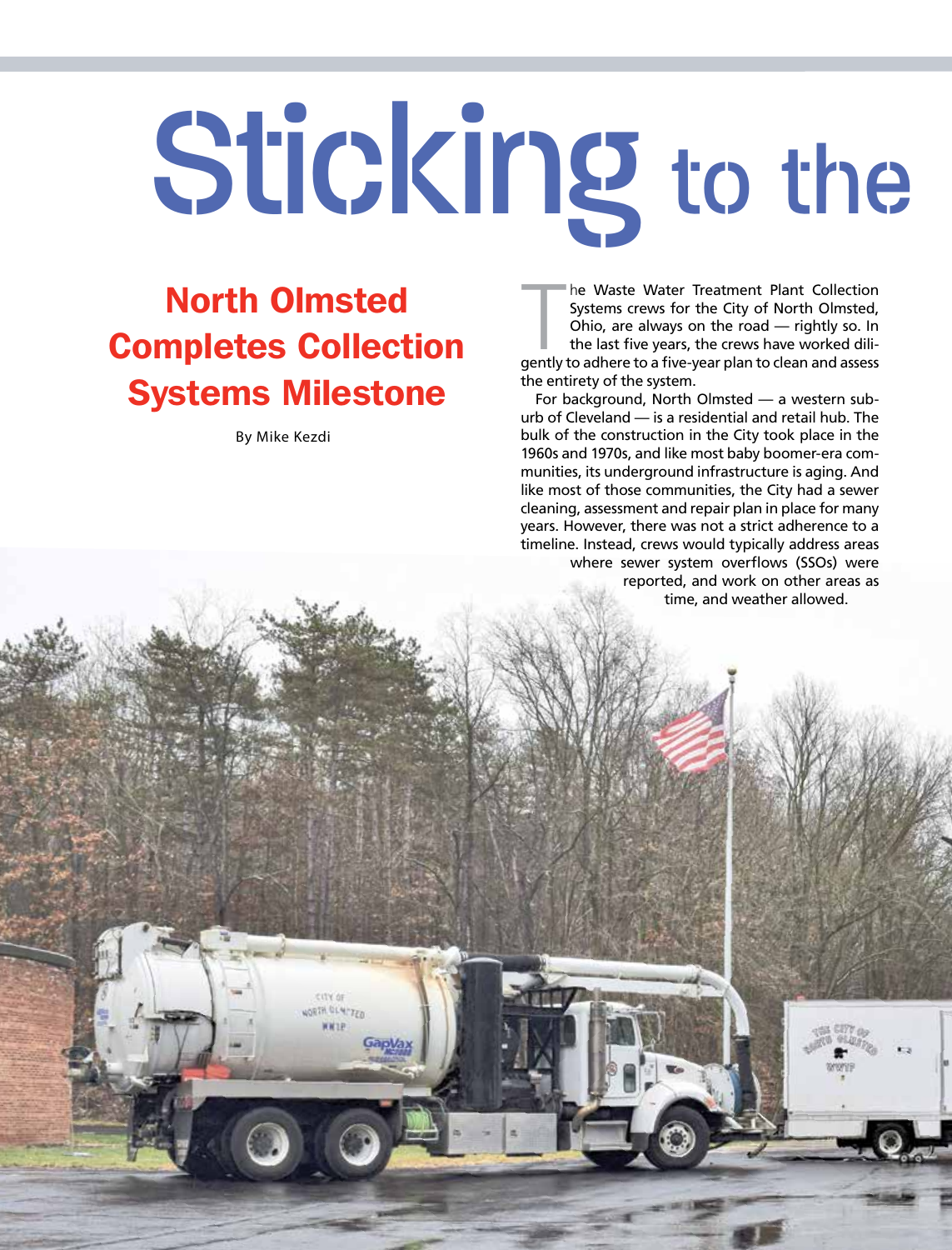*cover story*

## Program

### *Collection Systems Background*

That mentality began to change in 2011 as the City embarked on an aggressive plan to improve its Waste Water Treatment Plant (WWTP) and its collection systems. On the collection side, things really kicked into high gear when Greg Peters stepped into the role of Collection Systems foreman in 2014.

"There has always been some sort of a cleaning and assessment program in the City of North Olmsted," Peters notes. "But I, and all of the guys around me, tweaked it to a five-year schedule for cleaning and televising. We completed that plan this year [2019]."

That is no small feat as the system serves approximately 37,000 residential and business customers, covering approximately 159 miles of separate sanitary sewers that range in size from 8- to 42-in. There are 2,800 manholes to access the system, which is primarily comprised of vitrified clay pipe and different styles of plastic pipes at some locations. The Collection Systems Division also handles the open drainage ditches and the City's five lift stations.

Peters has been with the City and the WWTP since 2000. Prior to becoming foreman, he ran the CCTV truck and the jetter. "To me, it was just crazy not cleaning and [televising] the line after, so I tried to get it to a

 $\mathcal{G}$ 

five-year plan, which we did," he says. "We were mandated to a five-year plan, but I think we could do better. But if you get that one big rain, you get set back and I didn't want to shoot ourselves in the foot if that happened."

The Collection Systems Division includes assistant superintendent Joe Auner, Peters, three maintenance technicians and five equipment operators. The knowledge base in the division is made up of both seasoned veterans and relative newcomers, with the newest hire joining the team in fall 2019.

In addition to his Collection Systems crew, Peters makes many mentions of the Maintenance Division headed by Ron Ramsey, assistant superintendent. Peters and Ramsey work closely to make sure those in the field can work unobstructed. This includes custom fabricating tools and repairing what they can in-house.

#### *Building the Program*

"We make a lot of our own custom tools. They'll tell us what they're having a problem with and I'll come up with something that will work," Ramsey says. "We try it in the field and go back and fine tune it to make it perfect for what they need. We enable them to do their job."

January/February 2020 | PIPE <sup>C</sup>leaning PRO **17**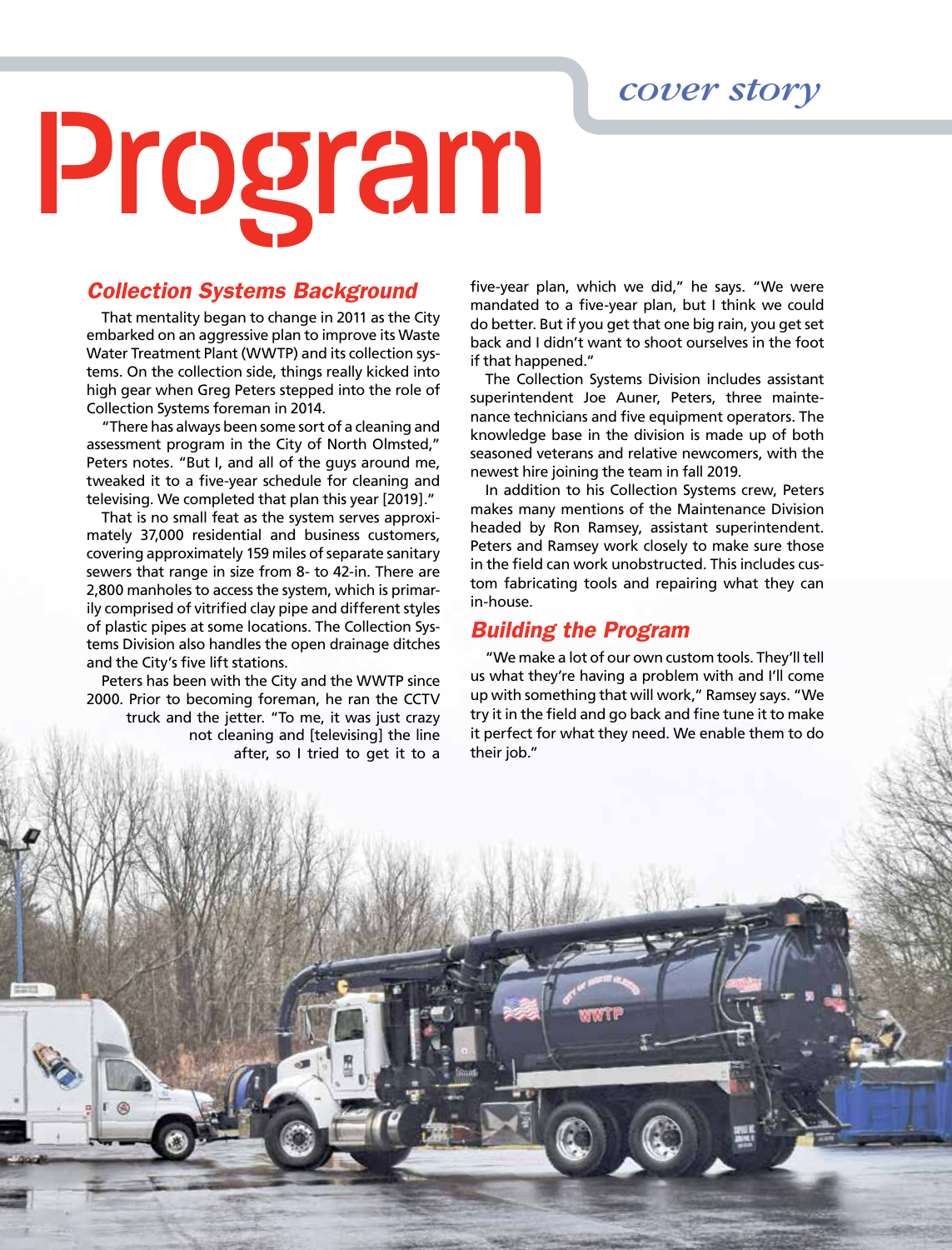### If With us<br>staying of<br>this sche staying on this schedule it's going to minimize our defects and problems."

When chatting with Peters, it is easy to detect the pride he has in the system he helps manage and the people with whom he works. As evidenced by his response when asked what equipment the department relies on to get the job done day-in and day-out. Instead of mentioning the new combination sewer cleaner from GapVax, the decked-out CUES camera truck or any other piece of equipment, he refers to the guys instead.

"No. 1 and most important is our dedicated staff, from the administration, to the Collection Systems crew, to the WWTP Maintenance Division crew and mechanics who keep the equipment in top shape to get the job done," he says. "The biggest thing that I have learned working at the WWTP is the importance of teamwork."

He adds, "Every one of these guys do the same job. They are all equally responsible for the system and they are all equally dedicated."

When it came time to build the five-year plan, Peters sat down with his team and others in the City and looked at the whole schedule that was in place. The new schedule looked at how the sewers flowed through the developments to get every street done. They also adjusted it to include a section in every ward in the City. In addition, the Division also fixed every imperfection it found; either in-house using the PipePatch system from Source One Environmental, or working with an outside contractor for manhole-tomanhole relining and T-liner installations where laterals are showing sign of deterioration.